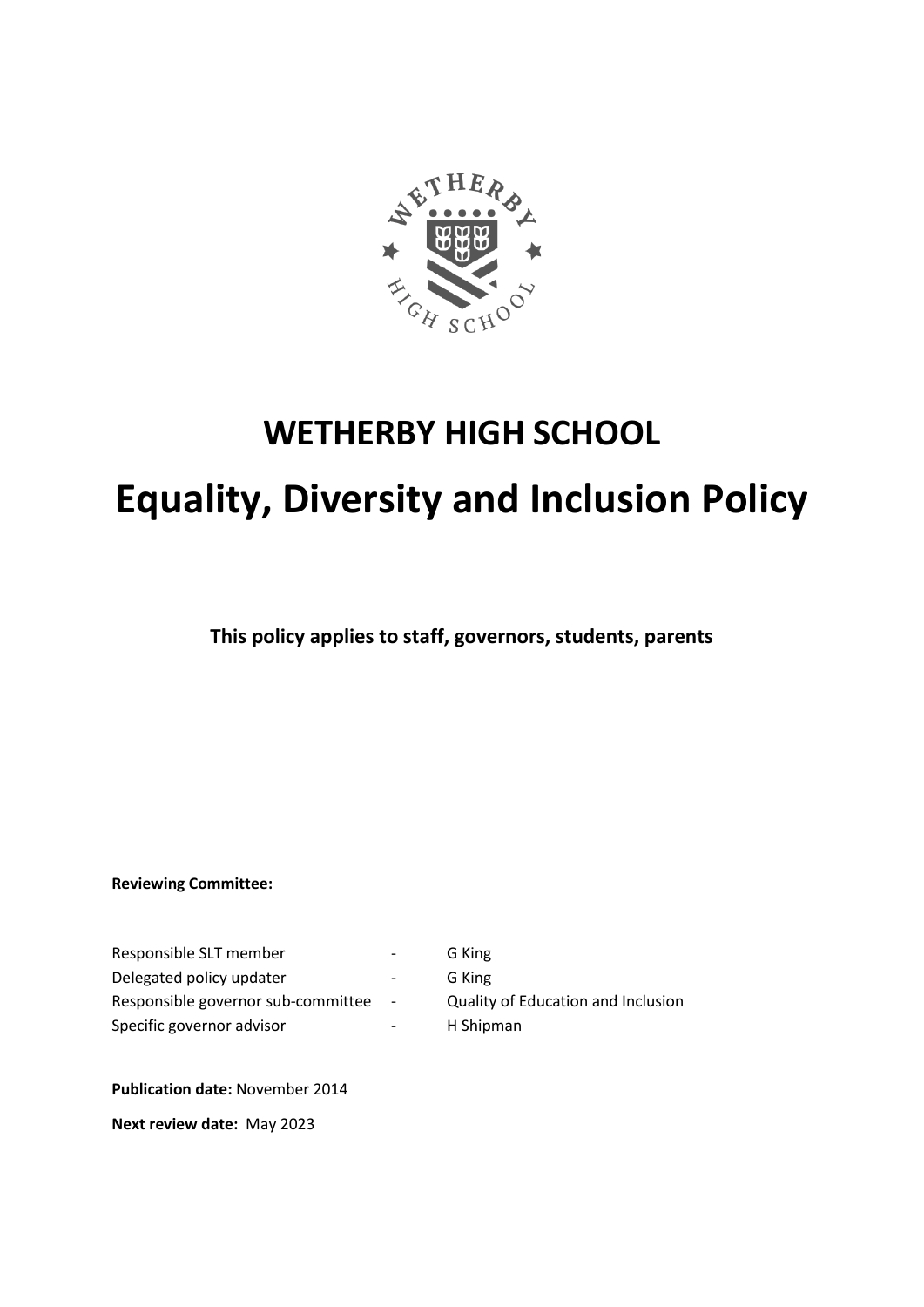#### **Contents**

- **1. Definition**
- **2. Introduction**
- **3. Application of the policy**
- **4. Implementation**
- **5. Roles and Responsibilities**
- **6. Review**
- **7. Complaints**
- **8. Equality Impact Assessment**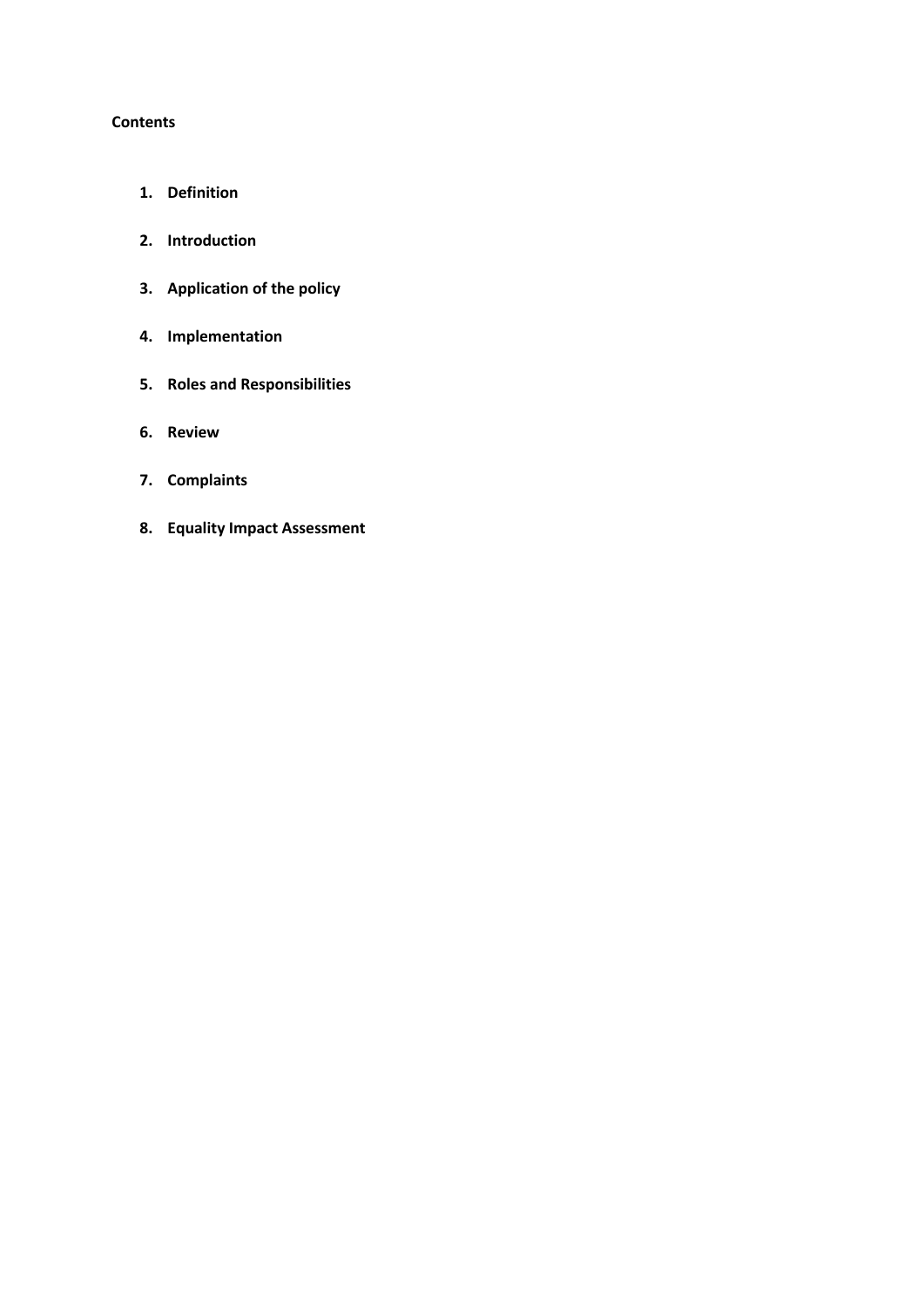#### **Definition**

Wetherby High School has adopted the Equalities Review 2007 definition of an equal society which strengthens our approach to equality and diversity. The definition is:

**'An equal society protects and promotes equal, real freedom and substantive opportunity to live in the ways people value and would choose, so that everyone can flourish. An equal society recognises different people's different needs, situations and goals and removes the barriers that limit what people can do and can be'**

This policy covers the provisions of the Equality Act which became law in October 2010. As an employer, our obligations remain largely the same. The Act harmonises and replaces previous legislation (such as the Race Relations Act 1976 and the Disability Discrimination Act 1955) and ensures consistency to make the workplace a fair environment and to comply with the law.

Schools have a duty to consider and complete the Equality Impact Assessment, Appendix 1.

#### **Introduction**

Wetherby High School is committed to providing an environment free from discrimination, bullying, harassment and victimisation where all members of its community are treated with respect and dignity. The school pro-actively aims to create a culture of inclusion that celebrates diversity within its community, providing a dynamic working and learning environment where all members are valued for their contribution.

Our aim is to ensure that these commitments, reinforced by our values, are embedded in our day to day working practices with the school community.

Wetherby High School is committed to proving equality of opportunity for all irrespective of:

- Age
- Disability
- Race or racial group (including colour, nationality and ethnic origin or national origins)
- Religion or belief
- Sex
- Marriage and Civil Partnership
- Gender reassignment
- Pregnancy and maternity
- Sexual orientation
- Caring responsibilities
- Social class, or
- Trade union activity
- Level of deprivation

Our aims are to promote equality of opportunity for all in line with Public Sector Equality Duty, in line with Equality Act 2014 (Section 149):

- Complying with its legal obligation
- All our existing and potential service users are treated with dignity and respect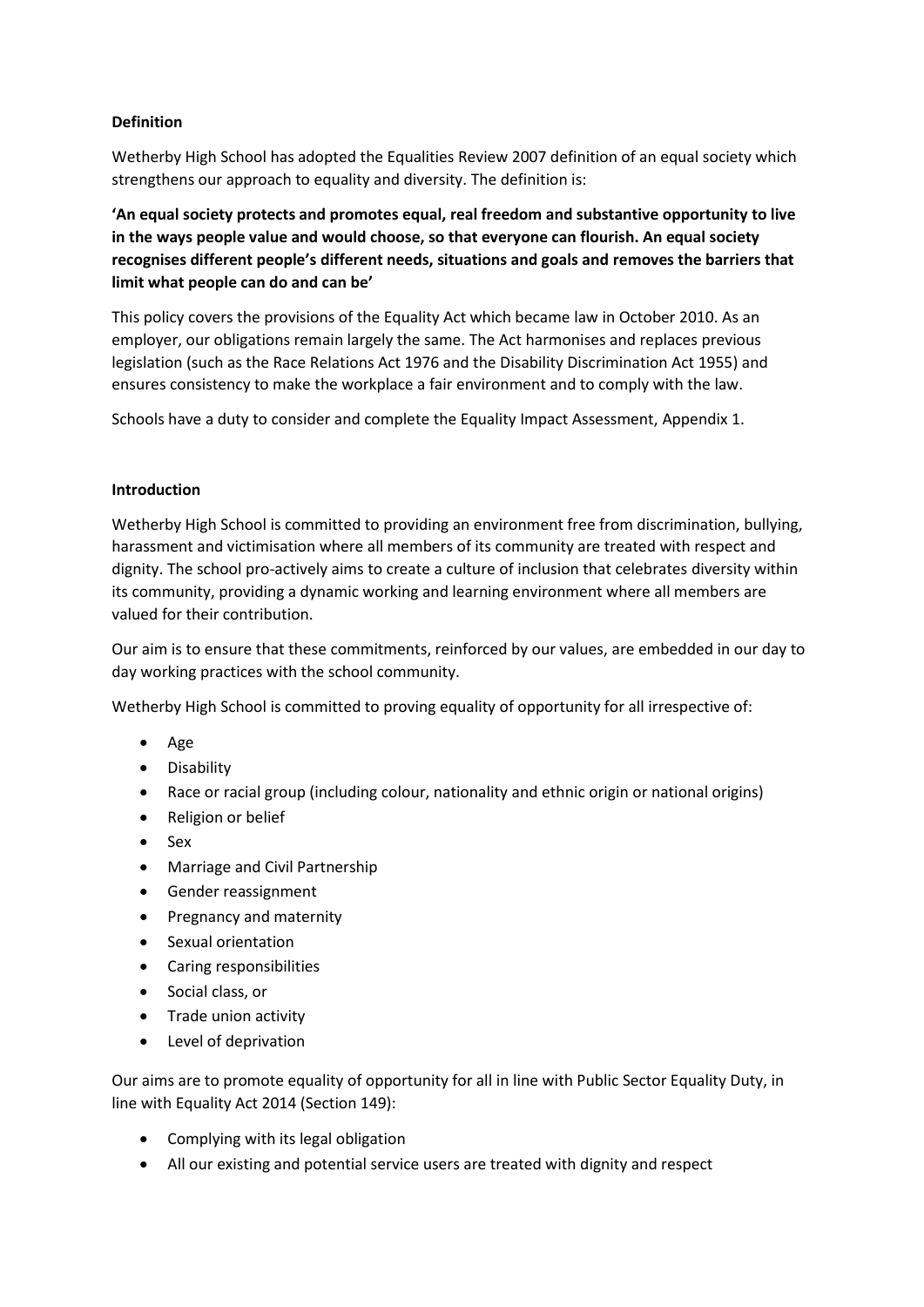- Our partnership and contract arrangements promote equality of opportunity
- We will work with and between communities to help develop and strengthen relationships
- Our workforce will be reflective of all sections of society
- Ensuring that both existing staff and students, as well as those who seek to apply to work or study with us, are treated fairly and that individuals are judged solely on merit and by reference to their skills, abilities, qualifications, aptitude and potential
- Ensuring that all contractors and service providers operating on behalf of the school are aware of this policy and expected to adhere to it.

#### **Direct discrimination**

Direct discrimination occurs when an individual receives less favourable treatment than another person in similar circumstances. This includes discrimination based on factual information, or the perception or assumptions relating to any of the above categories. Examples of direct discrimination include:

- Failure to short-list any BME applications even though they meet the relevant criteria.
- Refusing a woman a promotion because you are concerned that she might want to take time off to start a family in the future.
- Choosing not to give a female teacher a pay rise because she is pregnant
- Unfavourable treatment of an individual because they are suffering from cancer or are HIV positive

#### **Indirect discrimination**

Indirect discrimination occurs when there's a practice, policy or rule which applies to everyone in the same way, places a group who share a characteristic at a particular disadvantage. Examples of indirect discrimination include:

- Stipulating that people must speak clear fluent English where the job does not require verbal communication
- Refusal to consider part time working hours

#### **Discrimination by association**

Associative discrimination occurs when someone discriminates against someone because they associate with another person who possesses a protected characteristic.

• Unfavourable treatment because a person has homosexual friends or relations or because a person is married to someone of a particular religion.

#### **Genuine occupational requirements**

Indirect discrimination may on rare occasions be justifiable by law if it relates to a specific requirement of a job where race, sexual orientation, religion, belief or gender is a genuine occupational requirement for the job. For example, an advertisement for the post of Head Teacher

If such a requirement cannot be justified by an organisation, it may be deemed unlawful. An employment tribunal may deem a finding of unlawful discrimination even though an employer has no intention to discriminate.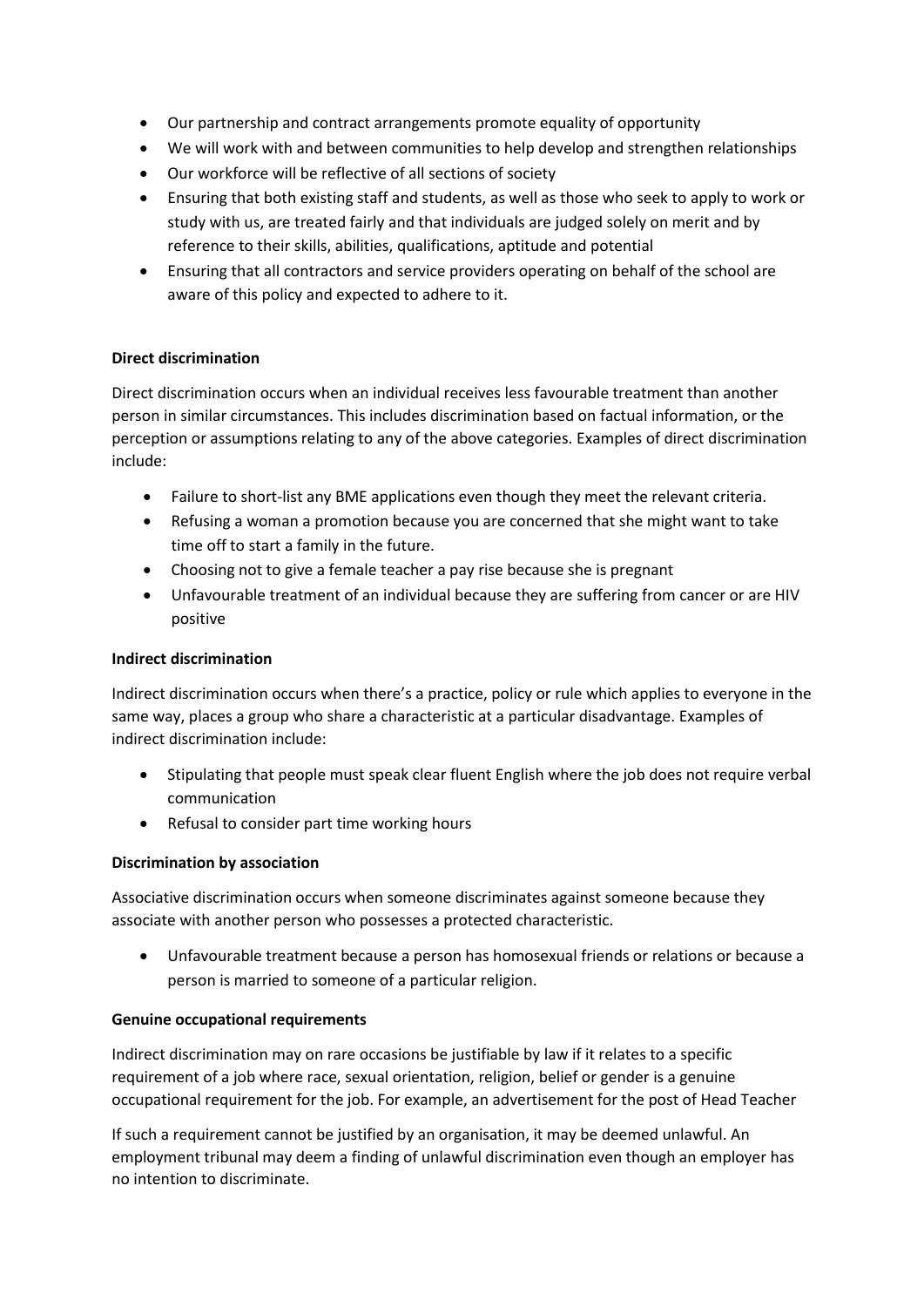#### **Application of the Policy**

#### **Recruitment and Selection**

- Recruitment advertising will encourage applications from all sectors of the community reflecting the school's commitment to equality and diversity
- Recruitment advertising will appear in publications appropriate to the audience capable of producing the best candidates
- Job descriptions, person specifications and recruitment advertisements will be written on the basis of the essential and justifiable requirements of the position:
- Shortlisting, appointment and rejection decisions will be transparent and justifiable and will be supported by written comments

#### **Staff Development**

• All staff will have equal access to induction, personal and career development opportunities and facilities

#### **Appraisal**

- Probation and appraisal procedures will be clear and transparent and will be applied fairly across all staff
- Pay decisions will be in line with the Pay Policy and decisions made will be applied fairly across all Teaching staff including those on maternity leave. Guidance can be sought from the DfE recent guidelines: Implementing your Schools approach to pay.

#### **Disciplinary and Grievance**

- Disciplinary and grievance procedures will be applied fairly and transparently for all staff
- Allegations of discrimination, harassment or inappropriate behaviour will be dealt with under the appropriate disciplinary procedures for staff

#### **Implementation**

The policy will apply to all staff employed by the Governing Body of the school.

The policy will also apply to all Governors, volunteers, contractors, job applicants, student placements, trainees and people holding honorary contracts with the school.

In the implementation of this policy the school will aim to:

- develop and promote a culture of equality and diversity throughout the school;
- develop and promote a culture of dignity, courtesy and respect;
- support all staff and students, including provision of relevant support relating to age, disability, gender reassignment, marriage and civil partnership, pregnancy and maternity, race, religion and belief, sex and sexual orientation;
- work to prevent all forms of unlawful discrimination:
- deal with all forms of discrimination consistently and effectively;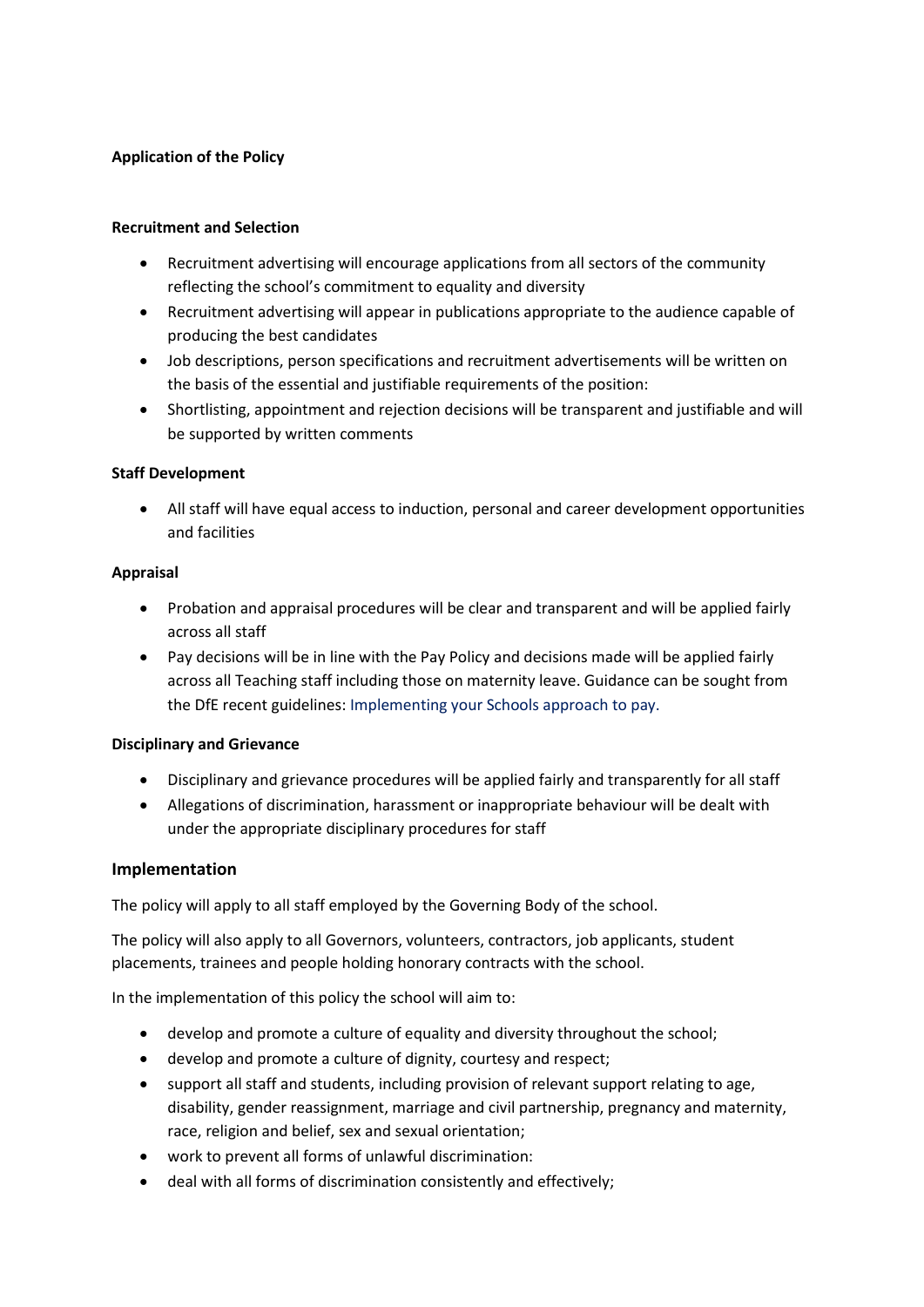• ensure that the Equality and Diversity policy influences and informs the culture of the school including the employment policies adopted and implemented by the school.

### **Role and Responsibilities**

We all have a right to be treated fairly and with dignity and respect. Everyone has a responsibility for working together to promote a harmonious environment which eliminates discrimination and harassment.

#### **Role of the Governing Body**

- The Governing Body has responsibility for ensuring all the school policies promote and sustain equality and diversity in employment practices and the provision of the service
- The Governing Body will ensure there are effective policies in place for managing recruitment and selection, appraisal, bullying and harassment and grievances and complaints

#### **Role of the Headteacher**

- To promote equality and diversity throughout the school and ensure that colleagues are aware of their responsibilities and expectations with regard to their conduct. They will recognise the need for continuous professional development of issues of equality and diversity.
- To ensure that all customs and practices within the school adhere to the principles stated within this policy
- To ensure that links with the Local Authority are maintained to keep up to date with current legislation and developments with regard to equality and diversity issues.
- To ensure that this policy is implemented effectively and that any contravention will be dealt with under the schools grievance and bullying and harassment policy, disciplinary policy and complaints policy as appropriate.
- Ensure staff know how to report discrimination, bullying and harassment and ensuring that reporting incident do not result in victimisation.
- Effectively manage and deal promptly with investigating issues relating to potential discrimination including complaints against employees.

#### **Role of line manager**

- Set a good example by treating all members of the school with dignity and respect
- Address unacceptable behaviour and ensuring that all staff act in accordance with the equality and diversity policy providing necessary support and direction,
- Deal with complaints fairly, thoroughly, quickly and confidentially
- Ensure that due consideration is given to equality and diversity within their sphere of influence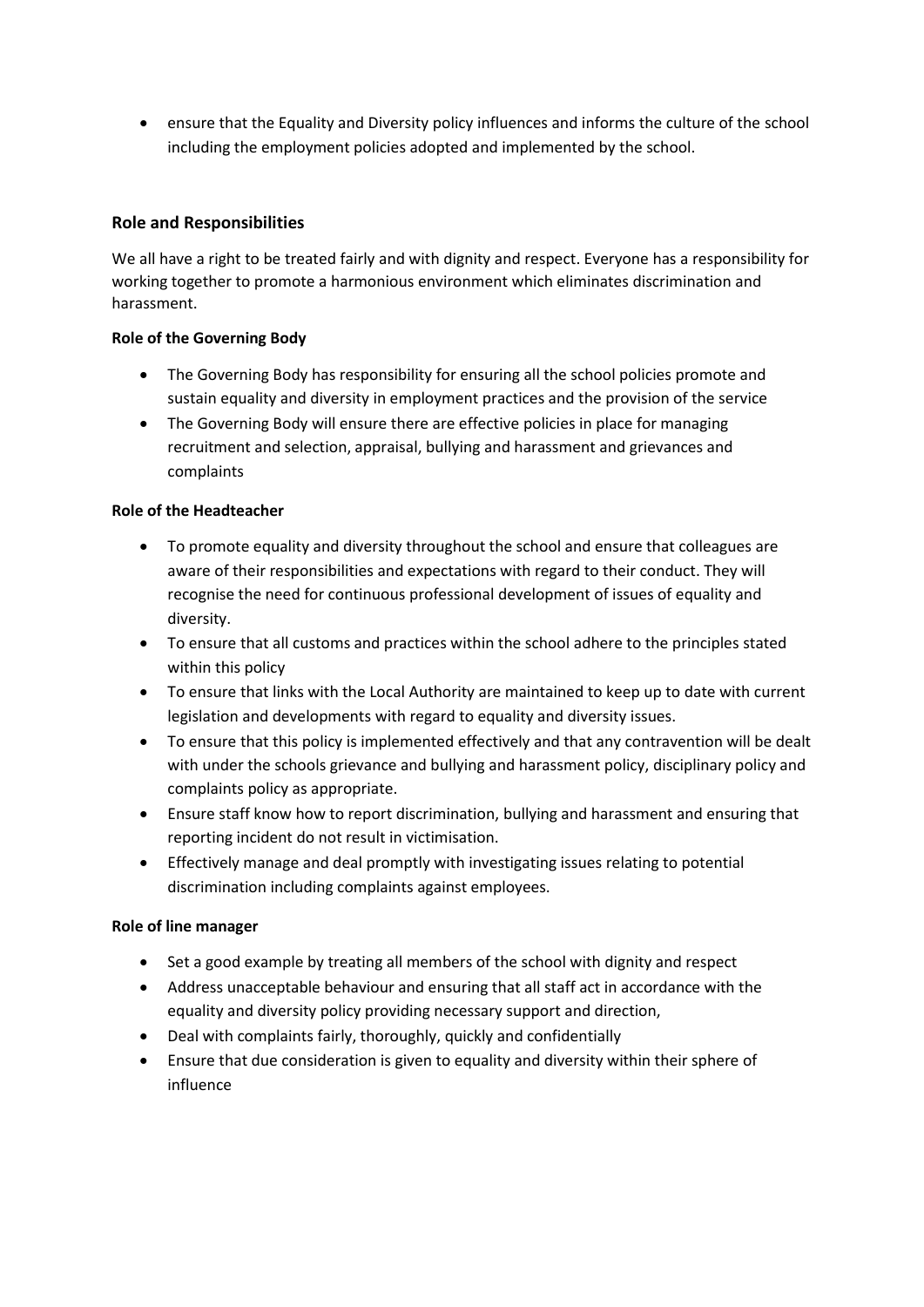#### **Role of employee**

- Every employee, irrespective of their job or position within the school, has an individual responsibility to treat others in a fair and non-judgemental manner and to promote positive attitudes and relationships.
- Not harass, abuse, intimidate others and victimise anyone as a result of them having complained about, reported or provided evidence of discrimination
- Individual employees will be held accountable for their actions if they contravene the school's commitment to act as an equal opportunities' employer and service provider. Any employee found guilty of unlawful discrimination or harassment will be subject to disciplinary action, including where appropriate, dismissal for gross misconduct.

#### **Review**

This policy will be subject to review in line with changes in employment law and related policies and procedures.

#### **Complaints**

Any cases of harassment, discrimination, bullying or victimisation will be taken very seriously by the school. Staff who make a complaint of discrimination have the right to do so without fear of victimisation and the school will make every effort to ensure victimisation does not occur and that complaints are dealt with promptly and fairly.

Where an individual feel that they have been treated unfairly in accordance with this policy, they have the right of complaint through the appropriate procedures:

- Where an individual employed by the school feels they have been discriminated against by an employee, manager or governor of the school, they should refer to the school's Grievance and Bullying and Harassment Policy.
- Where an individual is not employed by the school feels that they have been discriminated against by an employee, manager or governor of the school, they should refer to the School's Complaint Policy.
- In both cases, schools should seek advice from HR Schools Team.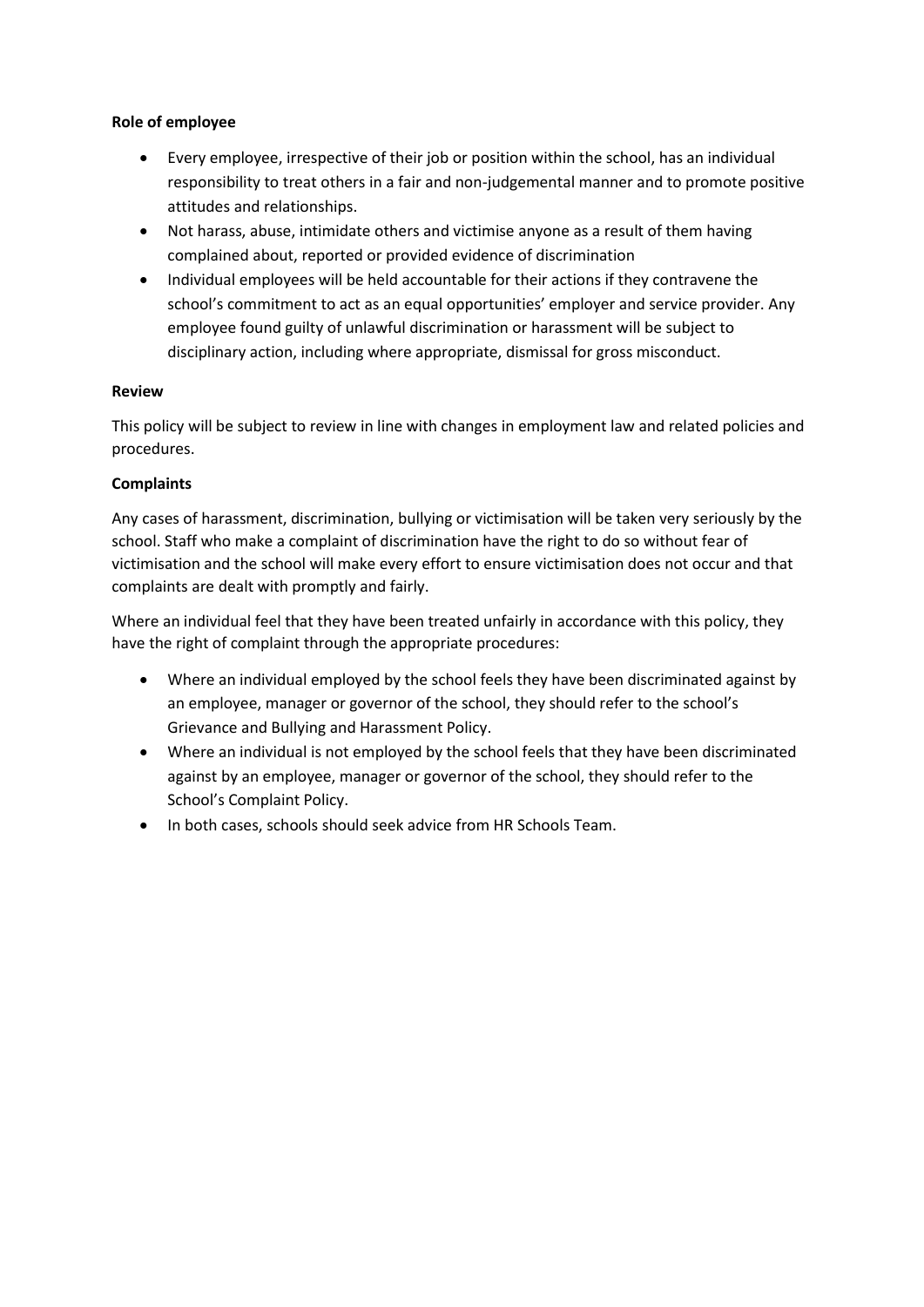# **Equality Information and Objectives**

### **Context**

## **Public Sector Equality Duty (The 'General Duty')**

The Equality Act (2010) contains a general duty known as the public sector equality duty in which a public body (this includes schools) must give due regard to the need to:

- Eliminate discrimination, harassment and victimisation and any other conduct that is prohibited by or under the Act;
- Advance equality of opportunity between people who share a relevant protected characteristic and people who do not share it;
- Foster good relations between people who share a relevant protected characteristic and those who do not share it.

#### **Specific Duties**

To be able to fulfil the three aims of the general duty, public bodies have been given two sets of specific duties:

- To publish information which demonstrates compliance with the duty to have due regard to the need to eliminate discrimination and harassment, advance equality and foster good relations, this should include what has been achieved as a result;
- To prepare and publish specific and measurable objectives which will be pursued over the coming years to achieve the three aims.

#### **Equality Objective One**

To eliminate all forms of prejudice-based incidents towards people who share a protected characteristic and implement an open culture of understanding, acceptance and positivity.

#### **Equality Objective Two**

To close the achievement gap by ensuring there is no significant difference in the progress made by different groups of learners.

#### **Equality Objective Three**

#### **To ensure that 100% of students participate in personal development opportunities.**

#### **Some things we will do to achieve these objectives are:**

- Continue to work with a relationship lead and restorative approach
- To celebrate diversity across the school community by developing understanding of protected characteristics.
- To use student, parent and staff voice to work *with* the school community
- Continue to use the Coaching programme to share understanding
- To develop understanding of Peace Education to move towards eliminating structural and cultural violence.
- Hold the highest expectations of all students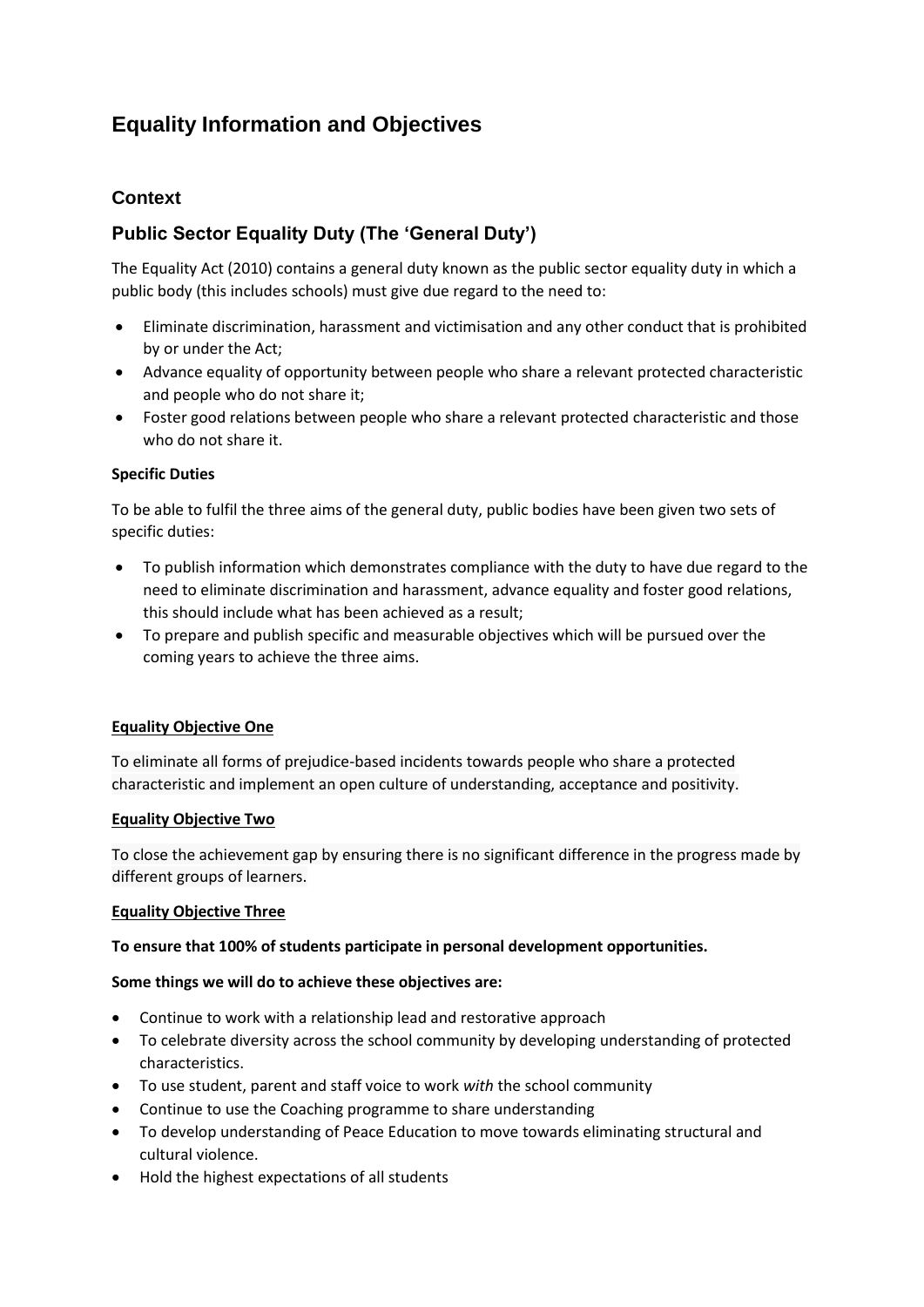- Provide a high-quality curriculum that meets the needs of all
- Provide high-quality teaching and learning
- Use Pupil Premium funding to close gaps
- Increase diversity of the staff team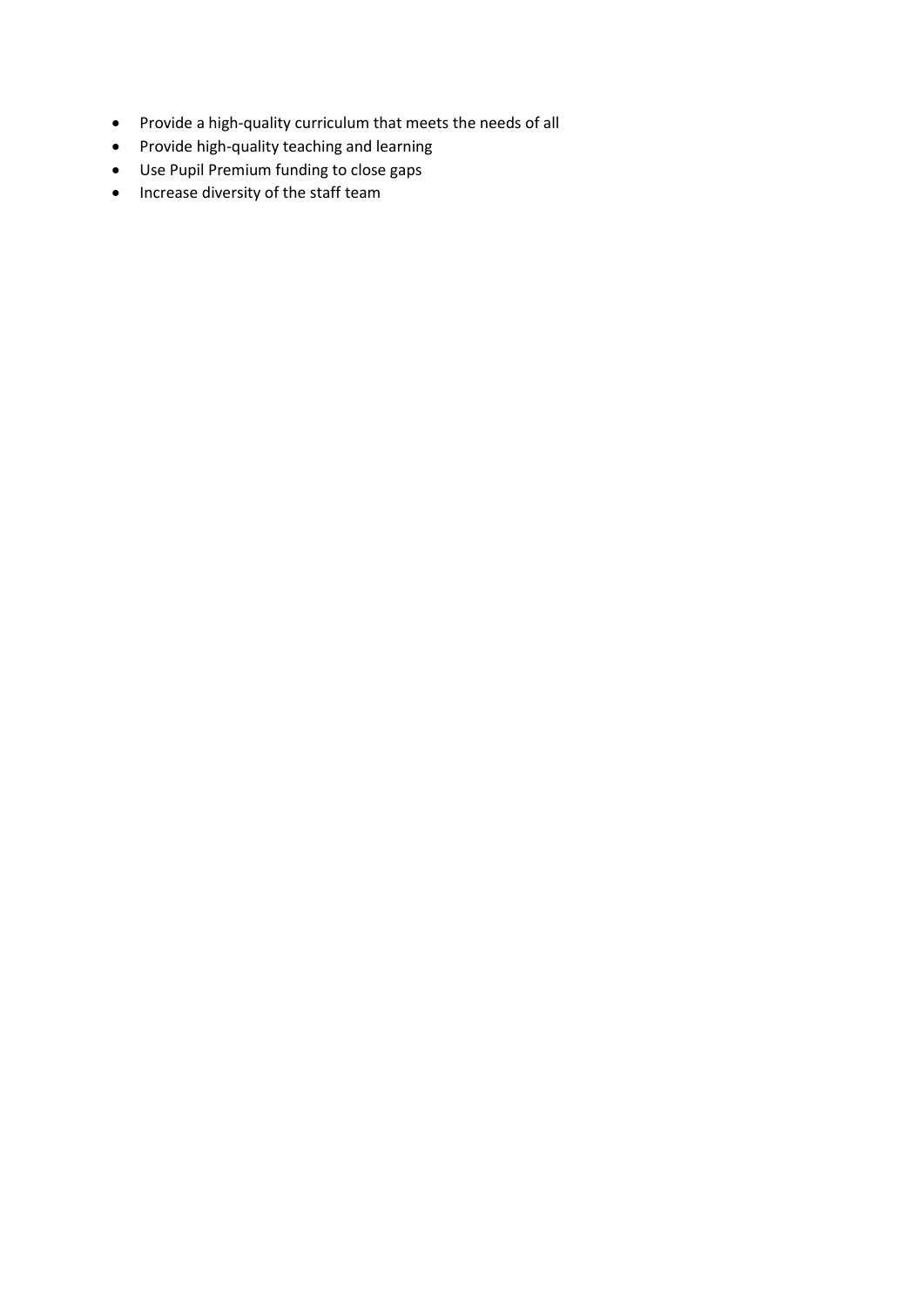Appendix 1

#### **Equality Impact Assessment**

Equality, Diversity, Cohesion and Integration Screening

As a school via the public authority we need to ensure that all our strategies, policies, service and functions, both current and proposed have given proper consideration to equality, diversity, cohesion and integration. Please also take due regard of Equalities considerations

A **screening** process can help judge relevance and provides a record of both the **process** and **decision**. Screening should be a short, sharp exercise that determines relevance for all new and revised strategies, policies, services and functions. Completed at the earliest opportunity it will help to determine:

- The relevance of proposals and decisions to equality, diversity, cohesion and integration
- Whether or not equality, diversity, cohesion and integration is being/has already been considered, and
- Whether or not it is necessary to carry out an impact assessment.

| School:      | <b>Chair of committee:</b> |
|--------------|----------------------------|
| Lead person: | <b>Contact number:</b>     |

| $\mathbf{1}$ | Title:                   |
|--------------|--------------------------|
| Is this a:   |                          |
| Policy       |                          |
|              | If other, please specify |

| $\mathbf{2}$ | Please provide a brief description of what you are screening |  |  |  |
|--------------|--------------------------------------------------------------|--|--|--|
|              |                                                              |  |  |  |
|              |                                                              |  |  |  |
|              |                                                              |  |  |  |
|              |                                                              |  |  |  |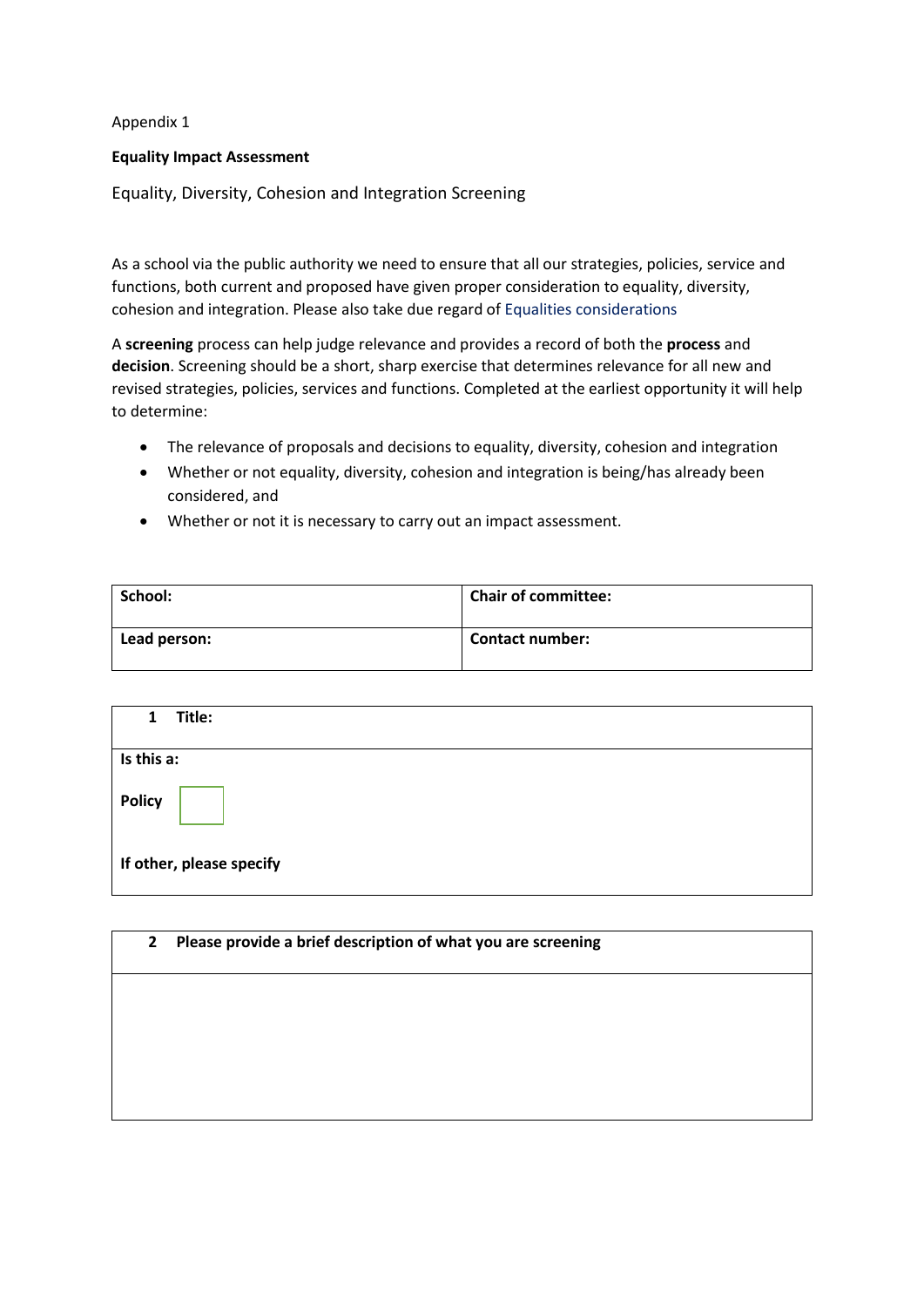#### **3 Relevance to equality, diversity, cohesion and integration**

All the school's policies affect service users, employees or the wider community – city wide or more local. These will also have a greater/lesser relevance to equality, diversity, cohesion and integration.

The following questions will help you to identify how relevant your proposals are.

When considering these questions think about age, carers, disability, gender reassignment, race, religion or belief, sex, sexual orientation and any other relevant characteristics (for example socioeconomic status, social class, income, unemployment, residential location or family background and education or skills levels).

| <b>Questions</b>                                   | Yes | No |
|----------------------------------------------------|-----|----|
| Is there an existing or likely differential impact |     |    |
| for the different equality characteristics?        |     |    |
| Have there been or likely to be any public         |     |    |
| concerns about the policy or proposal?             |     |    |
| Could the proposal affect how services are         |     |    |
| organised, provided, located and by whom?          |     |    |
| Could the proposal affect our workforce or         |     |    |
| employment practices?                              |     |    |
| Does the proposal involve or will it have an       |     |    |
| impact on                                          |     |    |
| Eliminating unlawful discrimination,<br>$\bullet$  |     |    |
| victimisation and harassment                       |     |    |
| Advancing equality of opportunity                  |     |    |
| Fostering good relations                           |     |    |

#### **4 Considering the impact on equality, diversity, cohesion and integration**

If you can demonstrate you have considered how your proposals impact on equality, diversity, cohesion and integration you have carried out an impact assessment.

Please provide specific details for all three areas below (use the prompts for guidance).

• **How have you considered equality, diversity, cohesion and integration?** (think about the scope of the proposal, who is likely to be affected, equality related information, gaps in information and plans to address consultation and engagement activities (taken place or planned) with those likely to be affected)